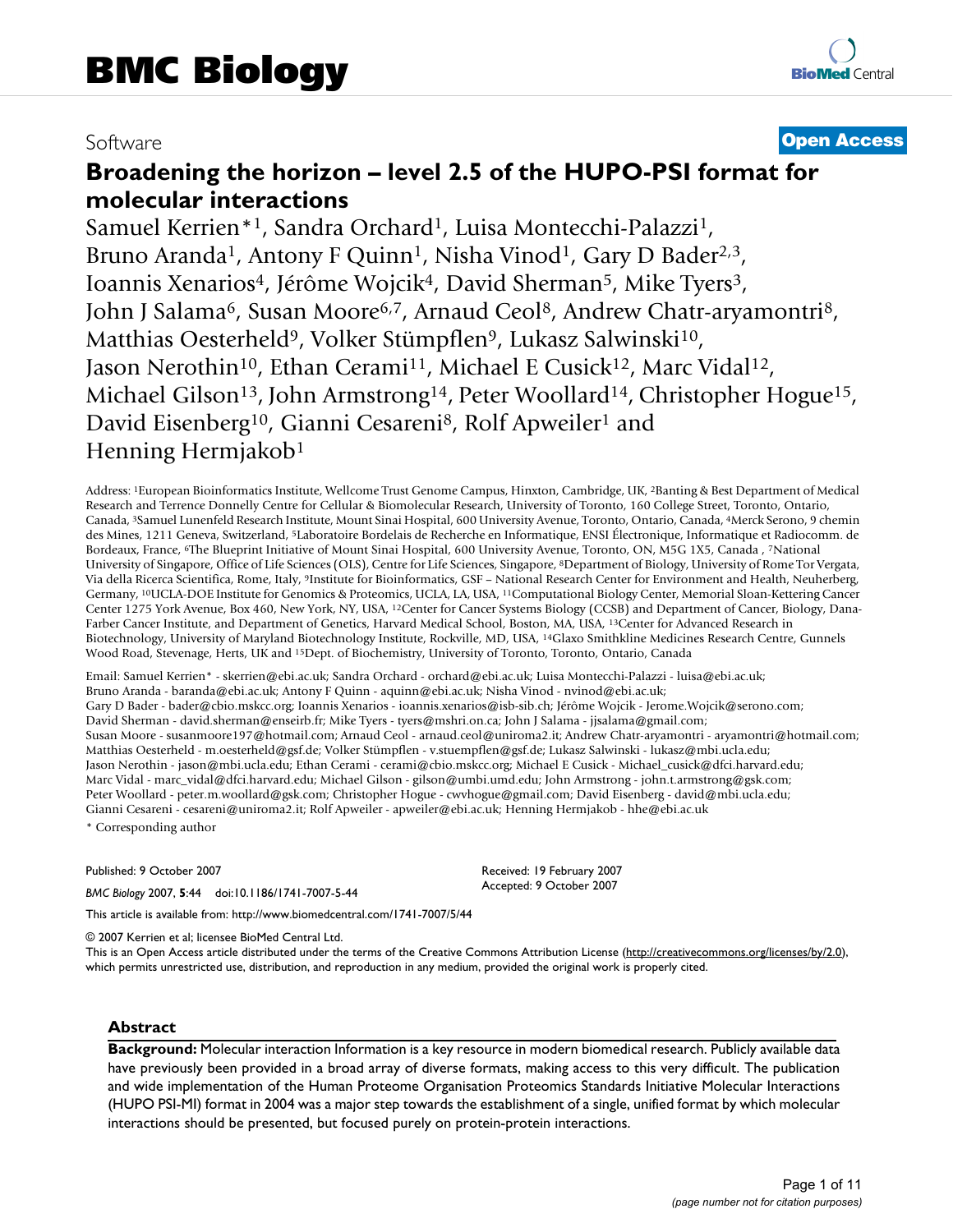**Results:** The HUPO-PSI has further developed the PSI-MI XML schema to enable the description of interactions between a wider range of molecular types, for example nucleic acids, chemical entities, and molecular complexes. Extensive details about each supported molecular interaction can now be captured, including the biological role of each molecule within that interaction, detailed description of interacting domains, and the kinetic parameters of the interaction. The format is supported by data management and analysis tools and has been adopted by major interaction data providers. Additionally, a simpler, tab-delimited format MITAB2.5 has been developed for the benefit of users who require only minimal information in an easy to access configuration.

**Conclusion:** The PSI-MI XML2.5 and MITAB2.5 formats have been jointly developed by interaction data producers and providers from both the academic and commercial sector, and are already widely implemented and well supported by an active development community. PSI-MI XML2.5 enables the description of highly detailed molecular interaction data and facilitates data exchange between databases and users without loss of information. MITAB2.5 is a simpler format appropriate for fast Perl parsing or loading into Microsoft Excel.

### **Background**

Molecular interaction data is a key resource in modern biomedical research, and molecular interaction datasets are currently generated on a large scale, demonstrating from one to tens of thousands of interactions per experiment. These interaction data sets are represented in many different forms, from simple pairs of protein names to detailed textual descriptions, and are collected in various databases, each with their own database schema. In 2004, the HUPO Proteomics Standards Initiative developed and published the PSI-MI XML1.0 format for molecular interactions [1] as a community format for the exchange of protein interaction data. This format had been jointly developed by major producers of protein interaction data and by data providers, among them BIND [2], DIP [3], IntAct [4], MINT [5], MIPS [6] and Hybrigenics [7]. The PSI-MI XML1.0 format was widely implemented and supported by both software tool development and data providers.

The PSI-MI format was explicitly intended to develop in an incremental fashion. As a first step, version 1.0 focused exclusively on protein interactions, and provided only very limited support for quantitative parameters, such as kinetic measurements. As a direct result of requests from users, database groups and data providers, the HUPO-PSI work group for molecular interactions has significantly extended the capabilities of the original PSI-MI format resulting in version 2.5, presented here. The main features that have been added to the format broaden the range of interactor types, extend the descriptions that can be made of both experimental conditions and features on participating molecules, and add kinetic and modelled interaction parameters.

### **Results**

We have developed version 2.5 of the PSI-MI XML schema for molecular interactions, extended the associated controlled vocabularies and updated the tools supporting the format. In the following pages, we will provide a general

description of the PSI-MI XML2.5 format, pointing out the major changes and additions with respect to level 1.0. A complete, detailed documentation of the PSI-MI XML2.5 schema is available at [8].

# *The XML schema*

The root element of PSI-MI XML2.5 is the *entrySet*. It contains one or more *entry* elements. An *entry* is the core element of PSI-MI XML2.5, describing one or more interactions with all associated data as a self-contained unit (Figure 1). Thus, several PSI-MI XML2.5 files can easily be merged by inserting all *entry* elements into a single *entrySet*. The *entry* contains a source element describing the origin of the data in the *entry*, usually an organisation such as a database provider. The following three elements, *availabilityList*, *experimentList*, and *interactorList*, are container elements for repetitive elements of interactions. The next element, *interactionList*, contains all interactions described in the *entry*.

The PSI-MI XML2.5 schema allows two different representations of interactions – compact and expanded. In the compact form, the repetitive elements of a larger set of interactions, namely copyright statements, experiment descriptions, and interactors (proteins, small molecules, etc), are only described once, in the respective list elements. The interaction elements in the *interactionList* then only refer to the previously defined interactors and experiments through elements of type *idRef*, similar to the normalised representation in a relational database. The compact form is more suitable for larger datasets, where, for example, one protein would be referred to by multiple interaction elements.

Alternatively, the expanded form of the PSI-MI XML2.5 schema can be used. In this form, the *availabilityList*, *experimentList*, and *interactorList* are not used, and all *experiment*, *interaction*, and *availability* elements are provided within the relevant *interaction* elements, potentially repeating the same description multiple times throughout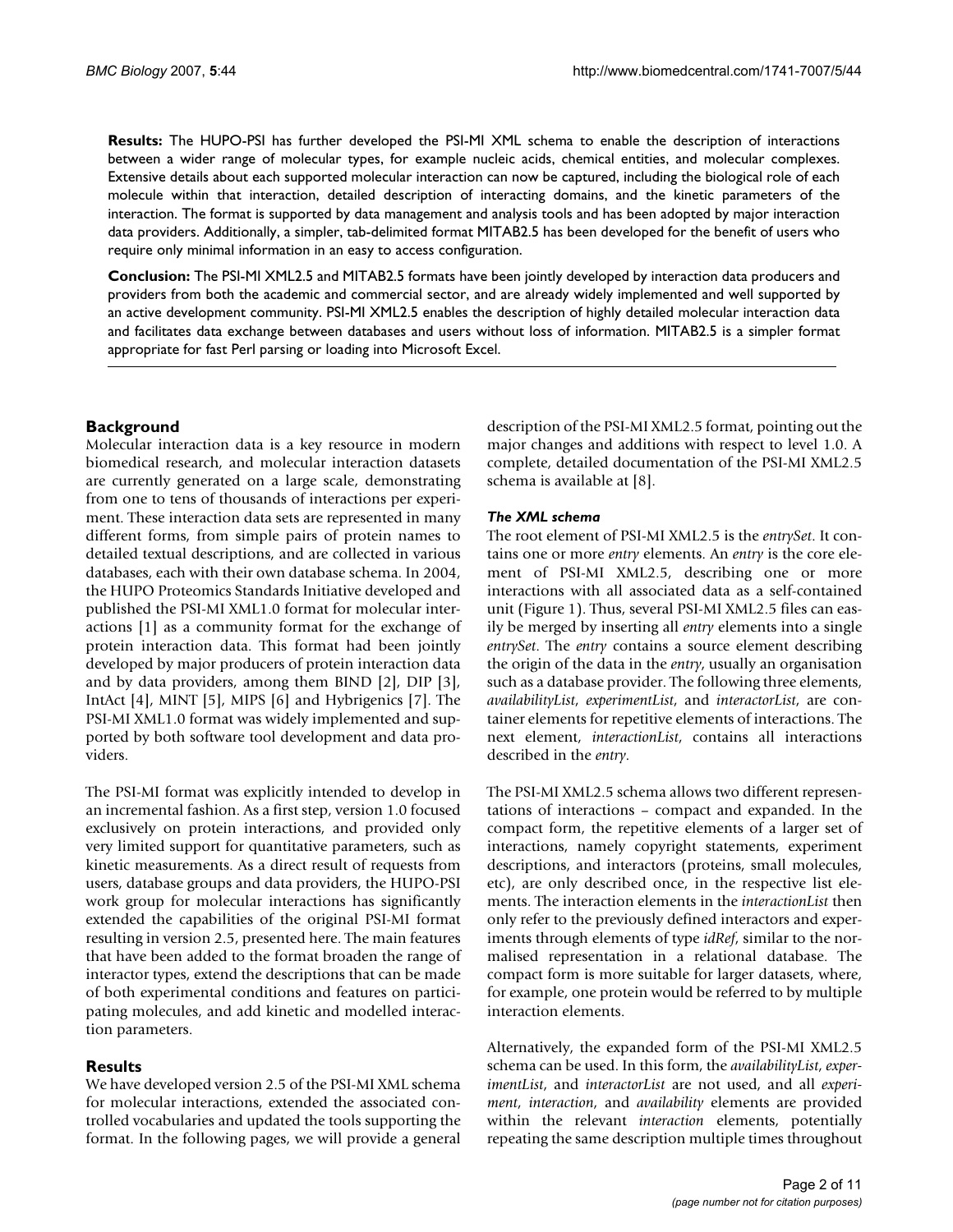

**Graphical representation of the PSI-MI XML2.5 format**. Some elements have been collapsed for clarity (indicated by a '+' in a rectangular box).

an *entry* in a manner comparable to a renormalized relational database. The expanded form is more suitable for smaller datasets, as it groups all related data closely together. The format presents further advantages in that interactions are now self-contained units thus rendering streaming of data much simpler and parsing more efficient. The compact and expanded form can be automatically inter-converted by XSLT scripts as described in the 'tools' section.

An *experimentDescription* provides a set of experimental parameters, which is usually associated with a single publication. However, a single publication will result in more than one *experimentDescription* element in PSI-MI XML2.5 representation, if the authors have used different technologies to confirm interactions. In the PSI-MI group, there is broad agreement that the experimental technologies to demonstrate a particular interaction are a key element in

interpreting molecular interaction data. However, a full description of experimental detail, as specified in recent journal guidelines [9,10], is beyond the scope of the current PSI-MI XML2.5 schema. The *experimentDescription* focuses on a classification of experiments according to the methods used. Descriptions of experimental details, such as sample preparation or instrumentation used, will be modelled in detail in a future version, probably in the context of the maturing Functional Genomics Experiment (FuGE) [11] data model. As with PSI-MI XML1.0, the three method classifiers on experiment level are the *interactionDetectionMethod*, the *participantIdentificationMethod* and the *featureDetectionMethod*. Further key elements of the *experimentDescription* are the *bibref* bibliographic reference to the data source, and the *hostOrganismList* describing the environment in which the experiment has been performed. The latter is described using the NCBI taxonomy identifiers, with the addition of -1 to indicate '*in*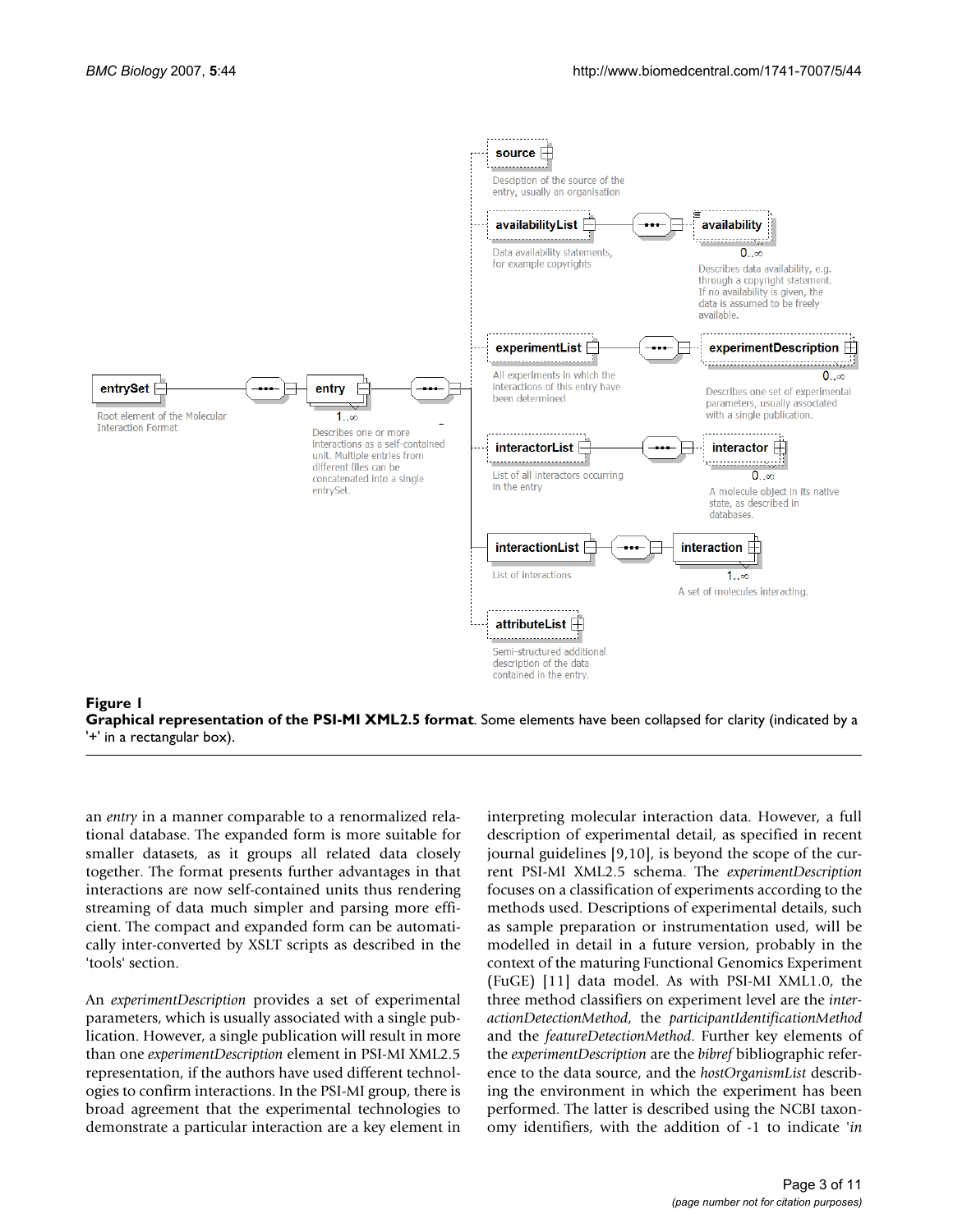*vitro*', -2 to indicate 'chemical synthesis', -3 to indicate 'unknown', -4 to indicate '*in vivo*' and -5 to indicate '*in silico*'.

An *interactor* element describes a molecule participating in an *interaction*. In version 1.0, the corresponding element was named *proteinInteractor*, as version 1.0 was only intended to represent protein interactions. The original plan was to add additional interactor types, e.g. *rnaInteractor*, as separate elements in future versions of the schema, however, it quickly became apparent that a full modelling of all relevant interactor types, for example mRNA, tRNA, rRNA and so on, would make the schema unnecessarily repetitive and complex. Thus, version 2.5 contains a lightweight representation of an interacting molecule, with the key element *interactorType*, which qualifies an interactor with a term from the PSI-MI controlled vocabulary, for example 'protein' (MI:0326; see Availability and requirements for instructions on how to access this and other entries) or 'small nucleolar rna' (MI:0607) (Figure 2). This allows a compact, yet very expressive representation of an interactor. The schema does not attempt to provide a detailed representation of interacting molecules – *interactor* elements will usually contain only basic information and refer to external databases for detailed descriptions. The controlled vocabulary for *interactorType* currently comprises >25 terms and can be easily expanded should a user wish to describe an additional *interactor* type, for example phospholipids, without any change to the XML schema. Additional cross-references to external resources allow for a more detailed description of the interactor, for example to UniProtKB (MI:0018) [17] to

further describe a protein molecule or ChEBI (MI:0474) [18] for a chemical entity (Figure 3). The schema also now supports the hierarchical build-up of complexes from component sub-complexes, in that a sub-complex can be recycled as an *interactor* using the appropriate controlled vocabulary term and internal referencing (Figure 4). This allows the visualisation of a series of consecutive events, for example in the case where a receptor must form from two or more subunits before its agonist can bind.

The interaction element describes one interaction. Within the interaction element, the experimentList either refers to or describes all experiments in which this interaction has been determined. The participantList lists all the molecules participating in an interaction. In the PSI-MI schema, an interaction can have one (e.g. in an autophosphorylation), two (e.g. in a yeast two-hybrid experiment) or multiple (e.g. in a tandem affinity purification (MI:0676) experiment) participants. While an interactor is the molecule in its 'canonical form' as represented in an external database, a participant element describes the specific instance of the interactor in the interaction. The participant must refer to an underlying interactor. In version 2.5, the role element of participant has been split into a biologicalRole, such as 'enzyme' (MI:0501), 'enzyme target' (MI:502) or 'cofactor' (MI:0682), and an experimentalRole, for example 'bait' (MI:0496) or 'prey' (MI:0498) (Figures 3 and 4). In addition, it is now possible to include multiple experimentalRoles for a given participant, each referring to one or more experiments in which the participant had this role. This can be used when an interaction in a yeast two-hybrid (MI:0018) experiment



#### **Figure 2**

Use of *interactorType* within the PSI-MI XML2.5 schema to describe the molecular class of two participating molecules – a small molecule interactor and a RNA – using the appropriate controlled vocabulary term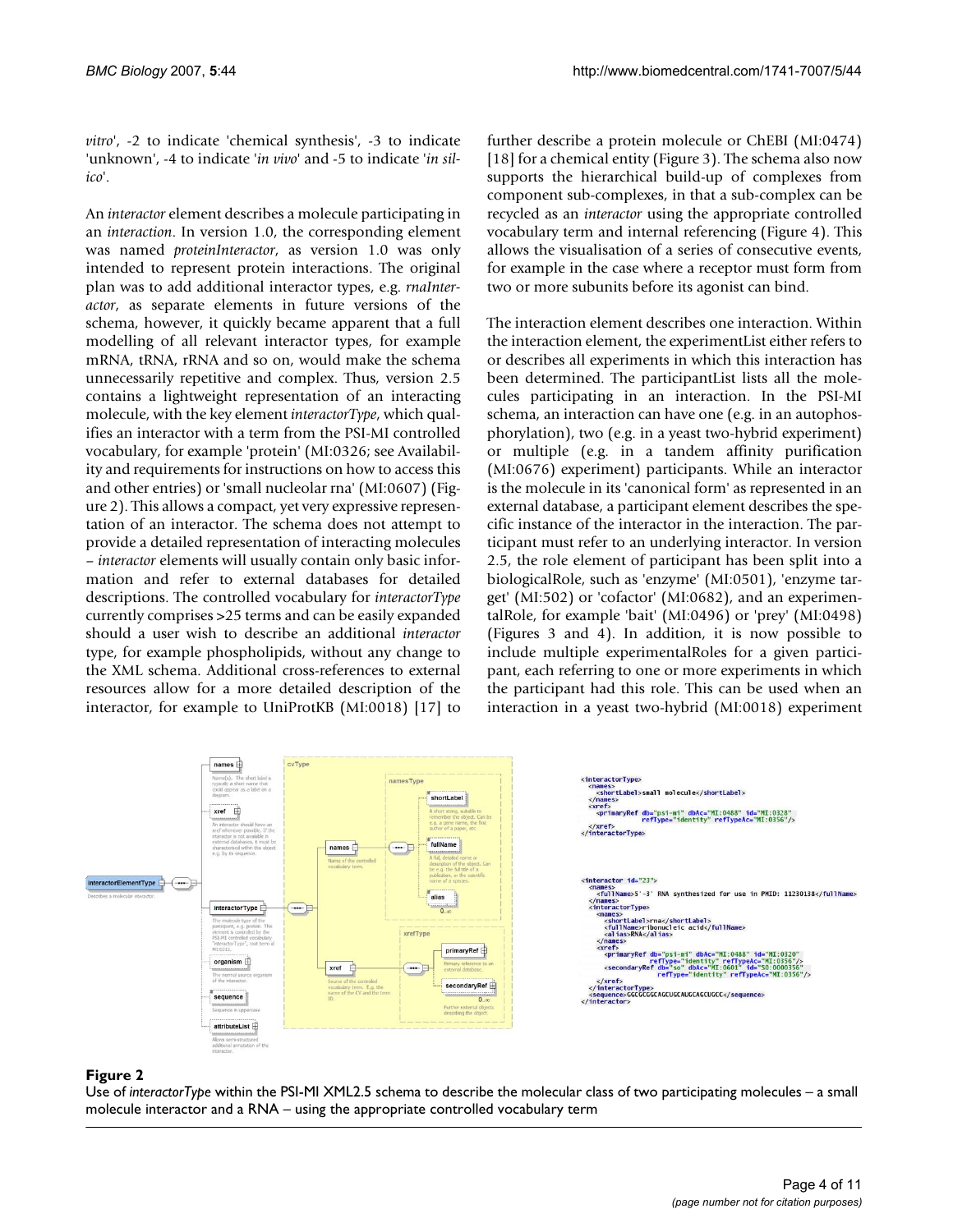

#### Figure 3

Graphical representation of section of the PSI-MI XML2.5 schema describing *participant* with the corresponding lines of XML containing sample data from [26]

has been observed twice, with the participant bait/prey roles being reversed in the repeat experiment. The experimentalPreparationList allows the provision of terms from a controlled vocabulary to describe key aspects of the experimental preparation of each participant prior to the detection of the interaction, for example a protein might be an 'in vitro translated protein' (MI:0589).

The method used for participant identification was described only at the experiment level in version 1.0.



#### Figure 4

**Assembly of a mature complex (I2) from two protein components (P1 and P2) that bind to form an intermediate assembly (I1) with which a third protein (P3) interacts**. I1 is both the result of an interaction and a subsequent interactor in the PSI-MI2.5 format.

Whilst this is sufficient in most cases, it has been shown to be a limitation for experiments where molecules have been identified by different methods, for example in the case of an'antibait coimmunoprecipitation' (MI:0006) where some of the prey proteins could be identified by 'western blot' (MI:0113), and additional interacting molecules subsequently identified by 'mass spectrometry' (MI:0427). In PSI-MI XML2.5, the *participant* element contains a *participantIdentificationMethodList* where this information can be mapped.

Experimental constraints often require researchers to determine interactions in model systems. As an example, an experiment might be performed using mouse proteins, but the aim of the experiment is to make a statement about the homologous interaction (interolog) in human. The *experimentalInteractor* element allows the reporting of this fact. The *experimentalInteractor* will point to the model interactor used, while the human protein is referred to by the mandatory '*interactorRef'* element of the *participant*. Interactions of this type are referred to as 'modelled' interactions, and additionally flagged by the *modelled* element on the interaction level.

The *featureList* element describes the sequence features of the *participant* that are relevant for the interaction, using the appropriate term from the corresponding controlled vocabulary, for example 'DNA binding domains' (MI:0688) or experimental modifications such as 'biotin tag' (MI:0239). Features are classified by a controlled vocabulary linked from the *featureType* element. The *featureRangeList* describes the location of a feature on the sequence. This element has undergone extensive remodelling in version 2.5 to allow the representation of discontinuous sequence features and features of undetermined or general location such as 'n-terminal' (MI:0340).

The *negative* flag of an *interaction* is set to *true* if a particular interaction has been explicitly shown not to occur under the described conditions. Although it is optional (default value is *false*), it is obviously essential to correctly interpret this element when using PSI-MI formatted datasets.

The *confidenceList* provides an estimate of the confidence that this interaction actually occurs. The development of method-specific and method-independent measures for interaction confidence measures is an ongoing research topic, and thus the *confidenceList* allows the provision of multiple confidence measures for an interaction, usually based on different methods. A typical case would be one confidence measure provided by the original publication, and a separate confidence measure implemented by a public database.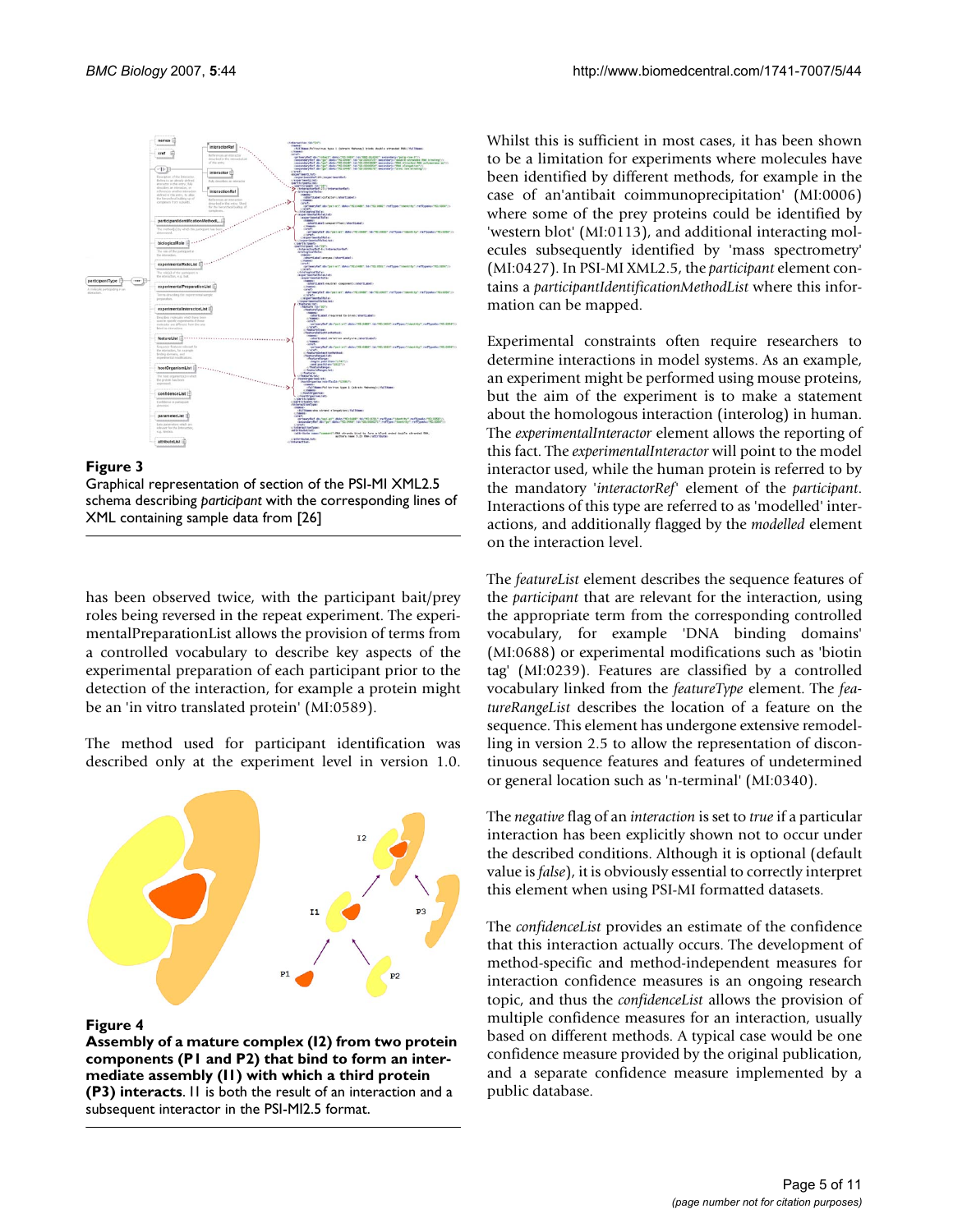In version 1.0 of the PSI-MI schema, the modelling of quantitative parameters was knowingly neglected, as very little quantitative data on protein interactions was available from public databases. In the current version, the *parameterList* on both *interaction* and *participant* level allows the flexible addition of kinetic parameters, which are becoming more available now through technologies like 'surface plasmon resonance' (MI:0107), and are being systematically collected by many resources, for example the BindingDB database [19].

The major XML schema elements contain a set of recurring standard elements, listed below.

(1) The *id* attribute provides an identifier to the object that must be unique to that object within the PSI-MI file. An object can be repeated, however, if the extended form of the schema is used. The *id* object is not necessarily stable, stable identifiers are provided in the *xref* element, see below.

(2) The *names* element to provide short labels (LCK\_HUMAN), fully detailed names (Proto-oncogene tyrosine-protein kinase LCK), and synonyms (p56-LCK).

(3) The *xref* element to reference external database entities. Each *xref* element contains a single primary and optionally multiple secondary references that enable the referencing of both a primary data source, and a related secondary source such as a method publication. The specific reference type can be provided as an attribute *refType*, which is itself defined by a controlled vocabulary. Learning from experience gained in implementing version 1.0, database cross-references now use the extended PSI-MI CV2.5 controlled vocabulary to ensure consistent naming of external database resources, avoiding problems with the unification of, for example, 'Swiss-Prot', 'swissprot', 'sp', 'uniprot' and 'uniprotkb'. This resource is now identified by the attribute *db* and the optional attribute *dbAc*, which contains the accession number for the database in the PSI-MI controlled vocabulary.

(4) The *attributeList* element provides the option of flexibly adding content to PSI-MI elements. Each attribute has a name derived from a controlled vocabulary, and a free text value. As the attribute *name* must be selected from the PSI-MI controlled vocabulary, the *attributeList* contents remain semi-structured, and allows easy searching for specific topics.

#### *Controlled vocabularies*

Controlled vocabularies (CVs) are used throughout the PSI-MI schema to standardize the meaning of data objects. Their use ensures that the same term used throughout a description by a data producer, instead of a synonym or alternative spelling, and also that the interpretation of the meaning of that term remains consistent between multiple data producers and data users. In order to achieve this, all terms have definitions and, where appropriate, are supported by a literature reference. The controlled vocabularies have a hierarchical structure, higher level terms being more general than lower level descriptors, allowing annotation to be performed to an appropriate level of granularity whilst also enabling search tools to return all mapped objects to both parent and child terms, if required (Figure 5).

The descriptive ability of the PSI-MI controlled vocabularies has increased dramatically since their original release concurrent with PSI-MI version 1.0. The number of root terms has increased from 5 to 16 and the depth of each CV has been augmented by the addition of both new terms and the improved definitions of existing term. For example, on the release of PSI-MI 1.0, only a single term 'aggregation' was listed in the controlled vocabulary with the root 'interaction type'. This term proved to be too ambiguous to adequately describe the interaction annotated in major interaction databases, and unpopular with users, so it was made obsolete. The term 'interaction type' (MI:0190) now has three top-level terms 'genetic interaction' (MI:0208), 'physical interaction' (MI:0218) and 'colocalization' (MI:0403) all of which have numerous children. This allows an interaction to be described as, for example, an 'enzymatic reaction' (MI:0414) or even for the annotator to be as specific as 'dna strand elongation' (MI:0701). Expansion of the CVs has resulted in these replacing elements in the PSI-MI XML1.0 that were previously Boolean such as *isOverexpressedProtein* and *isTagged-Protein*. This now allows a much richer description of each term, such as the ability to state precisely which tag has been used and whether it was placed at the C-terminus or N-terminus of the molecule.

The CVs are maintained in the Open Biomedical Ontologies (OBO) [12] flat file format (psi-mi25.obo) with the namespace prefix 'MI' and are available both on the PSI-MI and the OBO websites or can be browsed using the Ontology Lookup Service (see below). The CVs are designed and actively developed to rapidly respond to changes in technology and methodology. This process is overseen by an elected editorial board and users can request new terms via a tracker on the PSI-MI website. We aim at responding to user requests within two weeks.

As backward compatibility between the PSI-MI XML1.0 and 2.5 was not fully achievable, given the support for new 2.5 features, a final version of the 1.0 CVs were frozen and are available from the PSI-MI website. A mapping file from CV2.5 to CV1.0 has been supplied on the PSI-MI web pages to enable providers to release data in 1.0 for-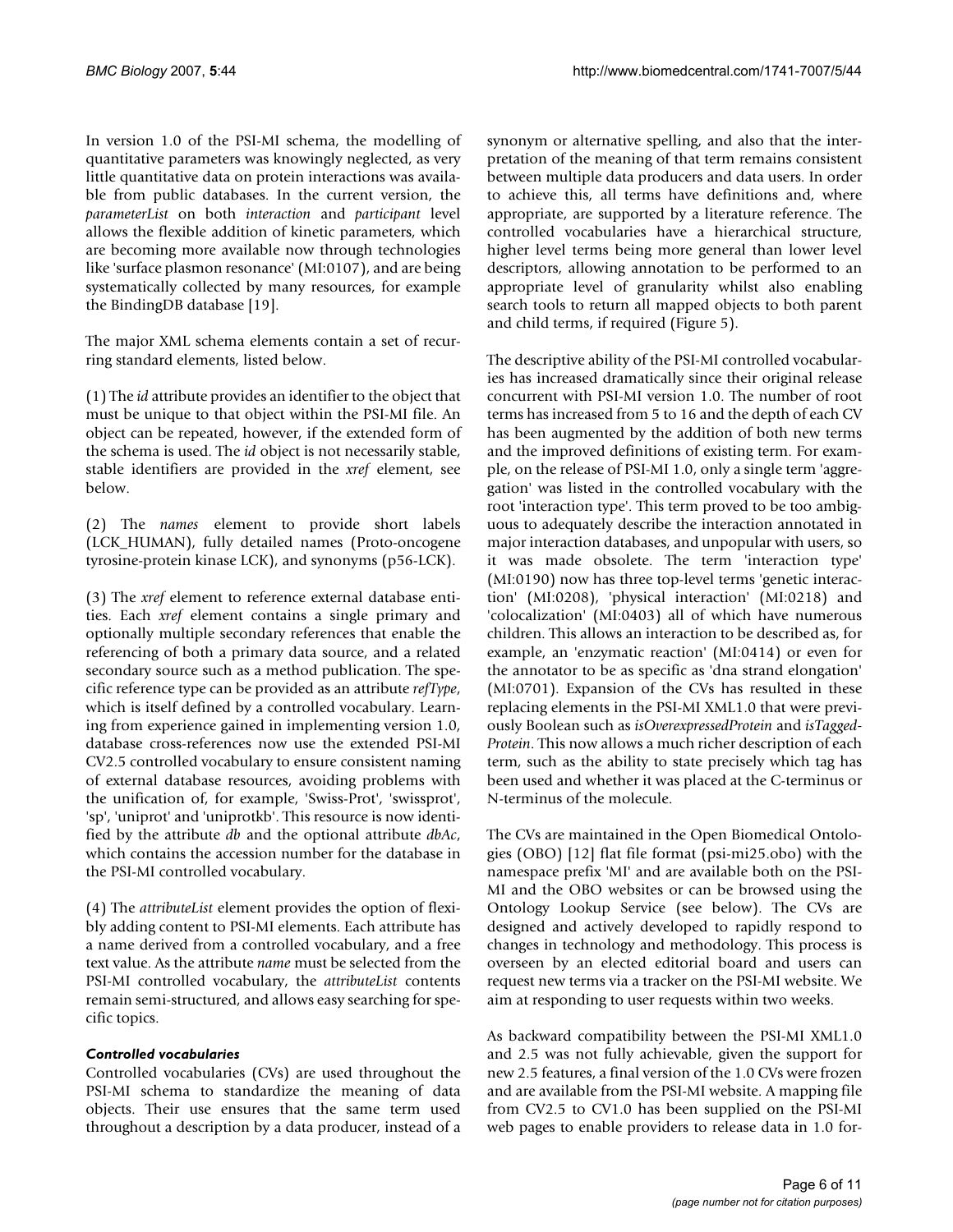| <b>About EBI</b><br>Submissions<br>EBI Home<br>Groups<br><b>Toolbox</b><br>Databases<br>Downloads<br>Services<br><b>HOME PAGE</b><br>o<br><b>MI Ontology Browser</b><br>s<br><b>E-1</b> Imolecular interaction<br>Help (hide)<br>$\hat{\mathcal{A}}$<br><b>E-</b> interaction detection method<br><b>OLS Home</b><br>Double-click a term to see its children. The ontology browser is populated dynamically. If<br><b>E-</b> Darticipant identification method<br>there are many children for a given term, there may be a small delay while the browser<br>Project<br><b>E</b> lifeature detection method<br>fetches Click to highlight a term to see any information associated with it. Hover over a<br><b>E</b> feature type<br>Documentation<br>term to see its relation with its immediate parent. Root terms will not display any relational<br>interaction type<br>Publications<br>information.<br><b>B</b> alias type<br>interactor type<br>Software<br>-Relations<br><b>E</b> feature range status<br>Availability<br><b>E</b> experimental preparation<br><b>E</b> Cross-reference type<br><b>Status</b><br><b>E-</b> Idatabase citation<br><b>E Rexperimental</b> role<br>Data<br>-Term Information<br><b>biological role</b><br><b>Mailing Lists</b><br><b>Qunspecified role</b><br>ID: MI:0682<br>Zoom<br><b>Denzyme</b><br><b>nenzyme</b> target<br>Name: cofactor<br>Acknowledgements<br><b>D</b> self<br><b>Nelectron donor</b><br><b>Associated information</b><br><b>Delectron acceptor</b><br><b>Dinhibitor</b><br><b>Idefinition</b><br>A cofactor is a small molecule required for the catalysis of an enzyme.<br><b>n</b> cofactor<br><b>preferred</b> name<br>cofactor<br><b>nstimulator</b><br><b>D</b> phospho donor<br>related synonym coenzyme<br>phospho acceptor<br>PMID:14755292<br>xref definition<br><b>E</b> attribute name<br><b>Deparameter type</b><br><b>E- Oparameter</b> unit<br>Legend:<br>$\Box$ part of | uropean Bioinformatics Institute | Go   ? Site search<br>Go $ 2$<br>Get Nucleotide sequences v<br>l for<br><b>EBI</b> Database |
|----------------------------------------------------------------------------------------------------------------------------------------------------------------------------------------------------------------------------------------------------------------------------------------------------------------------------------------------------------------------------------------------------------------------------------------------------------------------------------------------------------------------------------------------------------------------------------------------------------------------------------------------------------------------------------------------------------------------------------------------------------------------------------------------------------------------------------------------------------------------------------------------------------------------------------------------------------------------------------------------------------------------------------------------------------------------------------------------------------------------------------------------------------------------------------------------------------------------------------------------------------------------------------------------------------------------------------------------------------------------------------------------------------------------------------------------------------------------------------------------------------------------------------------------------------------------------------------------------------------------------------------------------------------------------------------------------------------------------------------------------------------------------------------------------------------------------------------------------------------------------------------------------------------------------------------------------|----------------------------------|---------------------------------------------------------------------------------------------|
|                                                                                                                                                                                                                                                                                                                                                                                                                                                                                                                                                                                                                                                                                                                                                                                                                                                                                                                                                                                                                                                                                                                                                                                                                                                                                                                                                                                                                                                                                                                                                                                                                                                                                                                                                                                                                                                                                                                                                    |                                  |                                                                                             |
| $\Box$ other<br>$\Box$ develops from                                                                                                                                                                                                                                                                                                                                                                                                                                                                                                                                                                                                                                                                                                                                                                                                                                                                                                                                                                                                                                                                                                                                                                                                                                                                                                                                                                                                                                                                                                                                                                                                                                                                                                                                                                                                                                                                                                               | Dis a                            |                                                                                             |

#### A representative section of the PSI- **Figure 5** MI controlled vocabulary displayed in the Ontology Lookup Service

A representative section of the PSI-MI controlled vocabulary displayed in the Ontology Lookup Service.

mat but there will inevitably be data loss with reverse mapping and it is envisaged that this will increase as the CV2.5 further develop, so migration to 2.5 is recommended at the earliest possible opportunity.

#### *Tools*

The development and maintenance of tools to enable the use of this format by a wide number of users is a community effort to which many people have contributed. All tools are freely available and can be accessed and downloaded from the PSI-MI web pages. These include applications to view and validate the use of the schema, to enable graphical representation of interaction network, to convert between data formats and to facilitate the use of controlled vocabularies. All tools are specific to the PSI-MI XML format apart from the validator.

#### *PSI-MI XML view*

XML is a powerful means by which to model complex data while preserving human readability. However, due to the complexity of the PSI-MI schema we felt it important to provide an easier way to visualise the data. XSLT scripts have been made available in order to convert XML data files to HTML, thus providing user-friendly representation of the data.

#### *Conversion between expanded and compact form of the schema*

A set of XSLT scripts has been made available to the community, thus allowing users to convert PSI-MI XML2.5 between compact and expanded forms.

#### *Validator*

The PSI-MI data model representation is based on an XML Schema that represents how the data should be formatted. Schemas provide the means to define cardinality of XML elements and give type to their attributes but do not allow the enforcement of complex semantic rules. In order to overcome this limitation, a generic validation framework was created and a specific extension developed for the PSI-MI XML2.5 format. It allows the definition of very detailed rules such as checking that the biological role of participants involved in a yeast two-hybrid (MI:0018) experiment is either bait (MI:0496) or prey (MI:0498). As illustrated in the example above, the framework provides ways to interface with OBO format ontologies. Several clients currently allow the validation of PSI-MI XML2.5 data. These include a Java API that enables the embedding of the validator into any third party application (this is the most versatile application), a command line interface in addition to a graphical interface bundled with the Java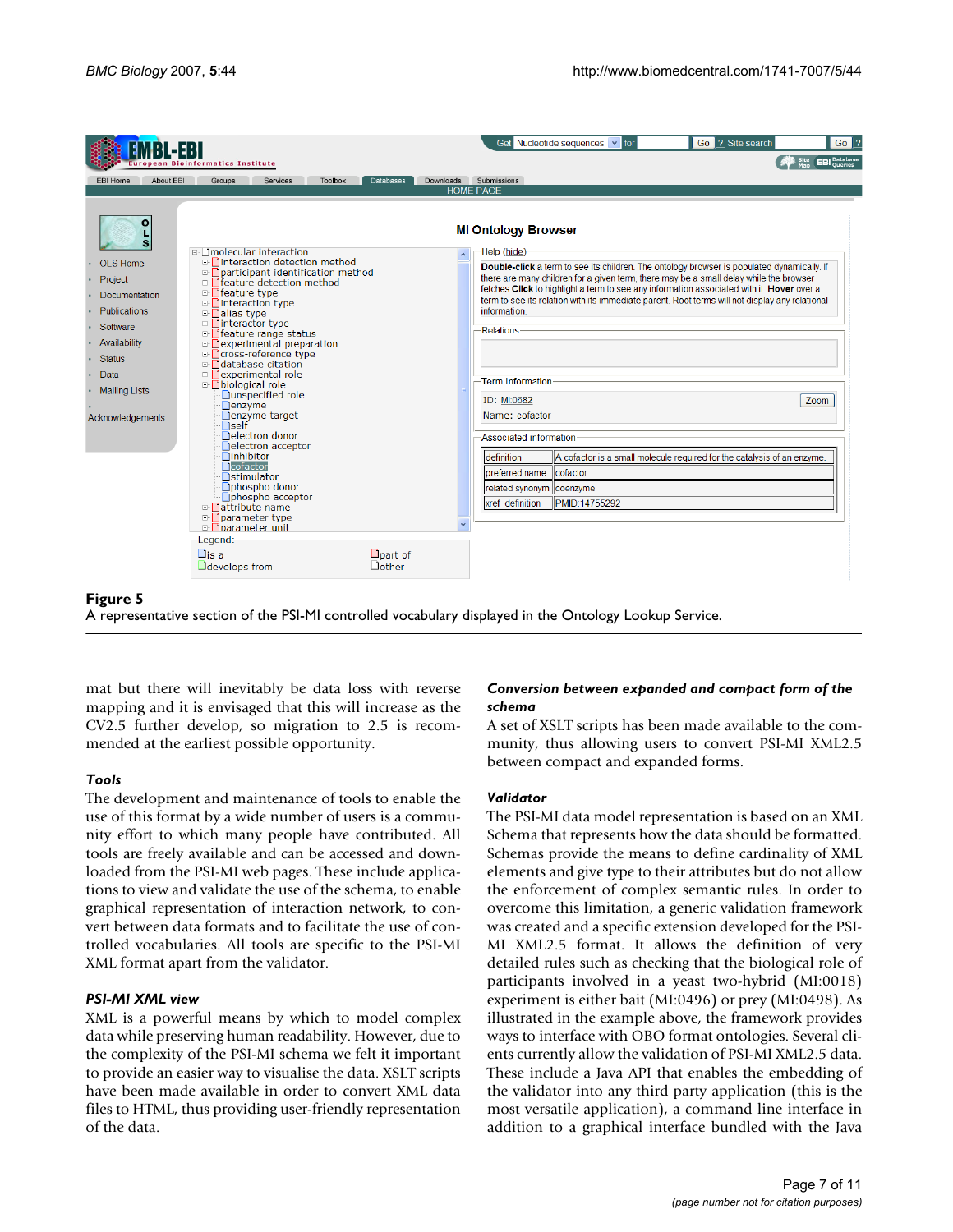API, and a web application that allows the uploading of a PSI-MI data file and reporting of both syntactic and semantic discrepancies [13] (after validation, it automatically creates the HTML view described above).

#### *Ontology Lookup Service (OLS)*

Many ontologies are made available using the OBO format. OLS is an AJAX-based ontology viewer that also acts as a portal to access all the controlled vocabularies currently maintained on the Open Biomedical Ontologies website, enabling the searching of the PSI-MI controlled vocabulary by term name, id or synonyms [20]. Autocompletion provides a user-friendly search mechanism. A programmatic interface allows the embedding of OLS into any SOAP enabled application.

#### *Java XML parser*

Many molecular interaction databases have chosen the PSI-MI format for providing data to their users. In order to ease the development of tools exploiting this data, a Java library providing a user friendly data model and the core functionalities for reading and writing PSI-MI XML2.5 data. Furthermore the parser supports XML streaming, thus providing a versatile and cursor based approach for retrieving interactions, interactors or experiments. The parser has been made available on the PSI-MI website.

### *XMLMaker/Flattener*

The XMLMaker/Flattener is a Java application that converts any XML schema into tab-delimited ASCII format (flat-files) and vice versa, given a user-defined mapping that can be saved and reused on subsequent files. A PSI-MI mapping can be readily created to inter-convert PSI-MI 1.0 or 2.5 XML files to simple flat files.

We recognize that some of the tools listed above have limitations with respect to memory requirements when dealing with large data files and expanded/compact forms of the schema. The latter problem can be addressed by choosing the appropriate XSLT script.

#### *Relationship with other community resources*

The PSI-MI standard is only one of several inter-related efforts of the proteomics community to develop standards for data and XML-interchange formats [14]. These standards have been developed as part of the broader standards community and care is being taken to avoid overlaps, such that if a process is described in one standard it need only be referred to from others employing the same technology. For example, the controlled vocabularies used throughout all of the PSI-XML schemas are mapped to the schema, rather than being embedded within them to enable use of other useful CVs as they arise. For example, should a particular mass spectrometry technique be used to identify a participant, the appropriate term can be taken

from the PSI-Mass Spectrometry CV rather than separately listed within the PSI-MI CVs.

### *BioPAX*

The Biological Pathway Exchange (BioPAX) format is a collaboratively developed data exchange format for biological pathway data [15], that currently uses the PSI-MI ontology internally for modelling associated molecular interactions [16]. All PSI-MI entries annotated to 'physical interaction' map to the BioPAX *physicalInteraction* class.

### *Cytoscape*

Cytoscape is a powerful open-source resource for analysing and visualizing biological networks [21]. The Cytoscape user community has developed numerous plugins allowing the extension of its functionalities in the area of data format compatibility and network analysis. Cytoscape now allows users to load molecular interaction data in PSI-MI XML1.0 and 2.5 formats without installing additional extensions, enabling data retrieval from one or more databases and its subsequent integration with data from other sources such as high-throughput expression experiments.

### *The tabular form: MITAB2.5*

The PSI-MI XML2.5 format allows a detailed representation of fully annotated interaction records both for interdatabase and database-end user data transmission. However, to support many use cases, such as fast Perl parsing or loading into Microsoft Excel, that only require a simple, tabular format of interaction records, the MITAB2.5 format was defined as part of PSI-MI 2.5. The MITAB2.5 format (Additional files 1, 2, 3, 4, 5) has been derived from the tabular format provided by BioGRID [22]. MITAB2.5 only describes binary interactions, one pair of interactors per row. Columns are separated by tabulators and the contents should be as follows:

1. Unique identifier for interactor A, represented as databaseName:ac, where databaseName is the name of the corresponding database as defined in the PSI-MI controlled vocabulary, and ac is the unique primary identifier of the molecule in the database. Identifiers from multiple databases can be separated by '|'. It is recommended that proteins be identified using stable identifiers such as their UniProtKB or RefSeq [24] accession number.

2. Unique identifier for interactor B.

3. Alternative identifier for interactor A, for example the official gene symbol as defined by a recognised nomenclature committee. Representation as databaseName:identifier. Multiple identifiers separated by '|'.

4. Alternative identifier for interactor B.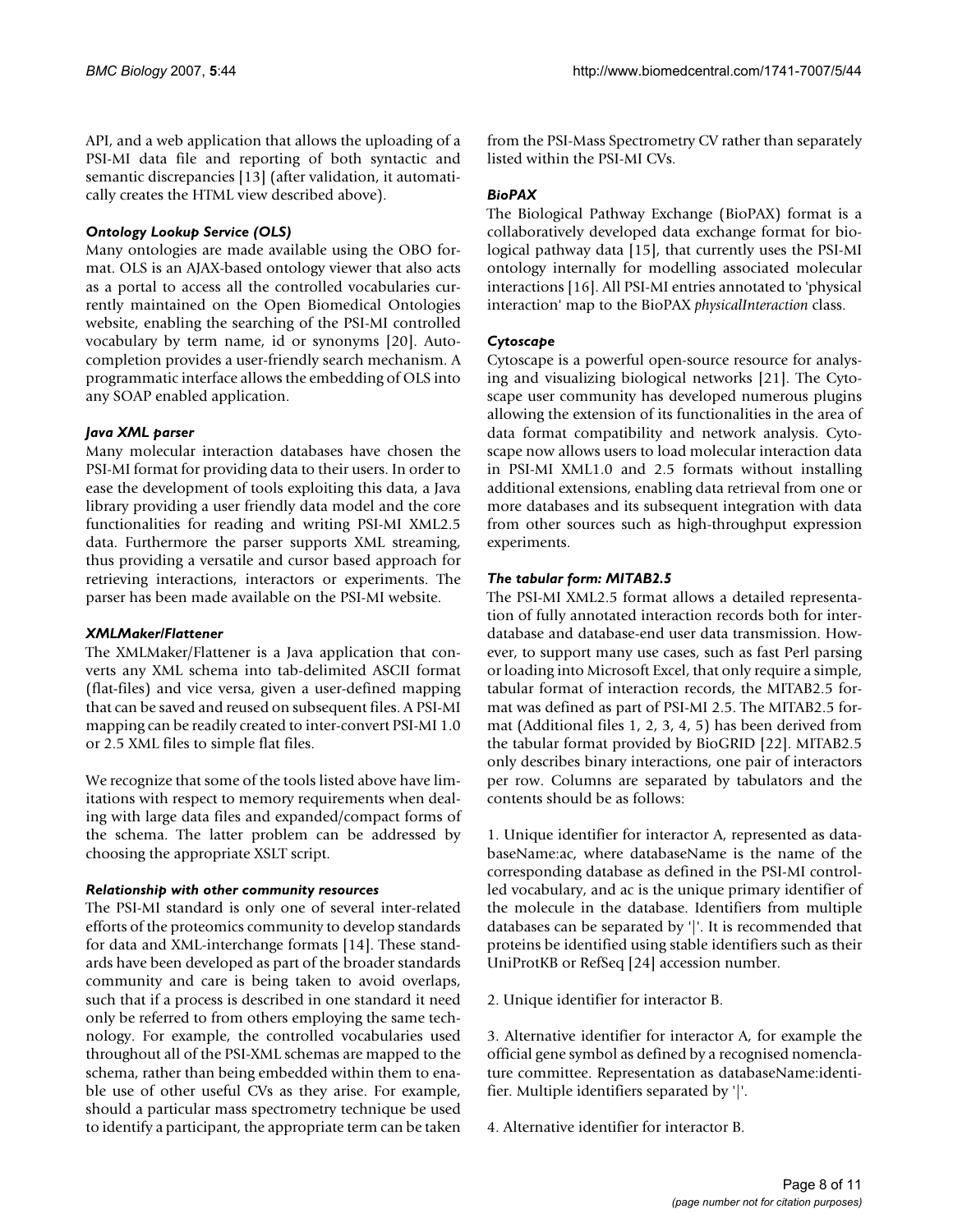5. Aliases for A, separated by '|'. Representation as databaseName:identifier. Multiple identifiers separated by '|'.

6. Aliases for B.

7. Interaction detection methods, taken from the corresponding PSI-MI controlled vocabulary, and represented as databaseName:identifier (methodName), separated by '|'.

8. First author surname(s) of the publication(s) in which this interaction has been shown, optionally followed by additional indicators, e.g. 'Smith-2005-a'. Separated by '|'.

9. Identifier of the publication in which this interaction has been shown. Database name, usually PubMed (MI:0446), taken from the PSI-MI controlled vocabulary, represented as databaseName:identifier. Multiple identifiers separated by '|'.

10. NCBI Taxonomy identifier for interactor A. Database name for NCBI taxid taken from the PSI-MI controlled vocabulary, represented as databaseName:identifier. Multiple identifiers separated by '|'. Note that in this column, the databaseName:identifier(speciesName) notation is only there for consistency. Currently no taxonomy identifiers other than NCBI taxid are anticipated, apart from the use of -1 to indicate '*in vitro*', -2 to indicate 'chemical synthesis', -3 to indicate 'unknown', -4 to indicate '*in vivo*' and -5 to indicate '*in silico*'.

11. NCBI Taxonomy identifier for interactor B.

12. Interaction types, taken from the corresponding PSI-MI controlled vocabulary, and represented as data-BaseName:identifier(interactionType), separated by '|'.

13. Source databases and identifiers, taken from the corresponding PSI-MI controlled vocabulary, and represented as databaseName:identifier(sourceName). Multiple source databases can be separated by '|'.

14. Interaction identifier(s) in the corresponding source database, represented by databaseName:identifier.

15. Confidence score. Denoted as scoreType:value. There are many different types of confidence score, but so far no controlled vocabulary. Thus the only current recommendation is to use score types consistently within one source. Multiple scores separated by '|'.

16. Allfurther columns are currently undefined.

All columns are mandatory. Missing values (empty cells) are marked by '-'.

#### *MITAB2.5 API*

In order to ease the conversion from PSI-MI XML2.5 to MITAB2.5, a Java API was developed so data collected from various data providers can be easily integrated. A user-friendly graphical interface allows the user to drag and drop a set of PSI-MI XML2.5 files and convert them into one (or many) MITAB2.5 file(s). Additionally, whenever interactions involving more than two participants, for example many coimmunoprecipitation experiments, are encountered, either Spoke or Matrix expansion can be applied to the data in order to result in only binary interactions.

#### *Data availability*

Interaction data is available in PSI-MI XML2.5 format from DIP, IntAct, MINT, MIPS, BioGRID and the HPRD databases. MINT, IntAct and DIP also supply data in MITAB2.5 format. Building on the PSI-MI standard, major public interaction databases have formed the International Molecular Interaction Exchange consortium (IMEx) [23]. These databases, currently DIP, IntAct, MINT and MPact (MIPS), have started to share the curation load and aim to regularly interchange data curated to the same common standards, in a manner similar to the well-established pattern followed by the nucleotide sequence databases. IMEx downloads are currently available from the DIP, IntAct and MINT FTP sites.

### *Submissions*

A number of databases actively encourage direct submissions by authors. Members of the IMEx Consortium host a number of tools and resources to assist in this process [25]. Any data submitted via this website will be exchanged between participating databases and made available, on publication of the accompanying manuscript, from all database websites in both PSI-MI XML2.5 and MITAB2.5 formats.

#### *Sample entry*

Sample data throughout this paper have been taken from [26] (see also Availability and requirements). The full data set can be viewed as supplementary materials in both PSI-MI 2.5 XML or MITAB2.5 formats or can be viewed as a fully curated dataset in the IntAct database (EBI-914159, EBI-914232, EBI-914360).

### **Conclusion**

The PSI-MI XML1.0 format provided the molecular interaction community with a common mechanism for data exchange that enabled data to be shared between multiple sources, integrated, analysed and visualised by a range of software tools. Its rapid and widespread acceptance showed that this was a much needed resource, but it also soon became apparent that version 1.0 was limited in scope and that the community required a broader, more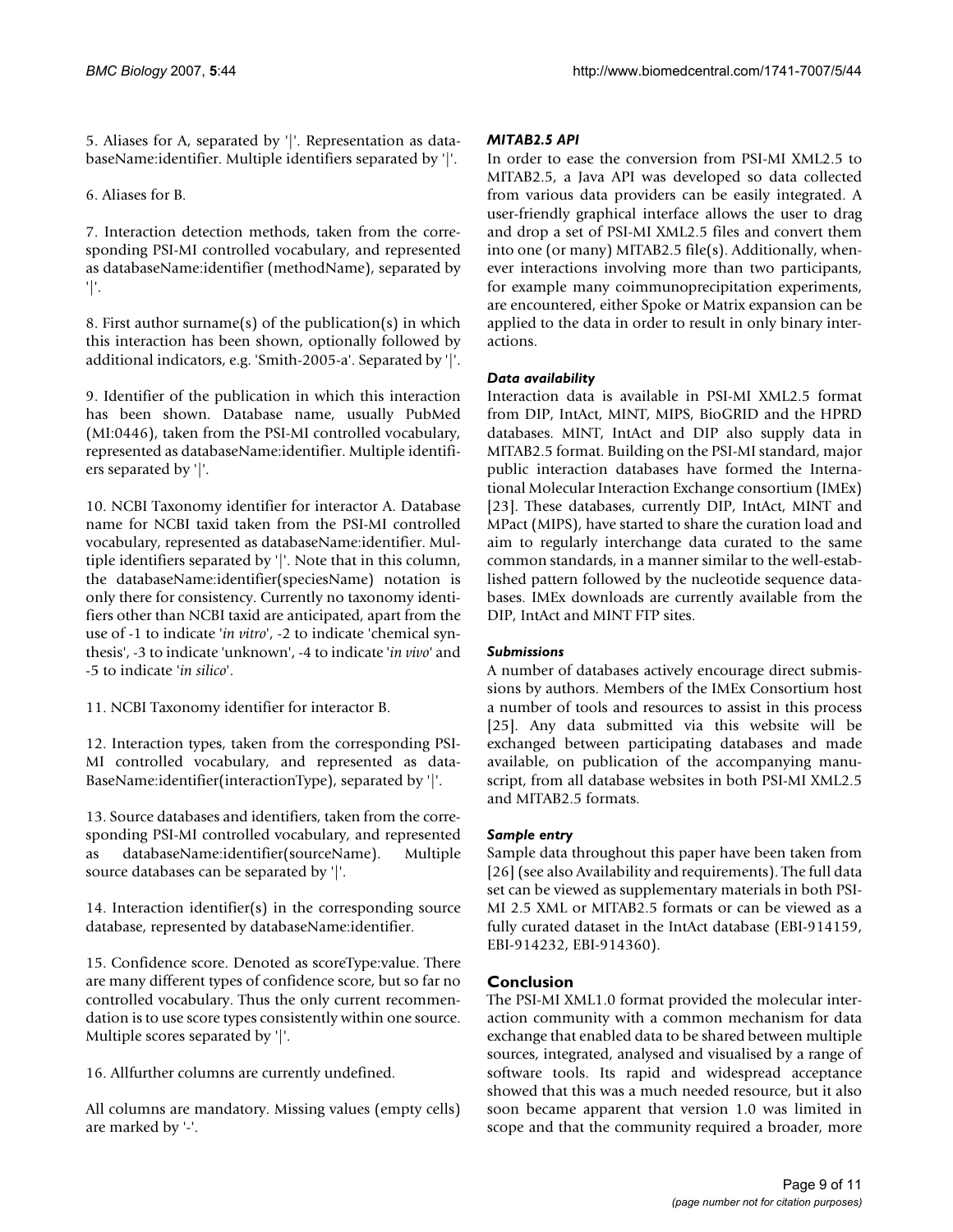flexible, format. We have presented PSI-MI XML2.5, with the increased expressive power, which allows more detailed and complete representation of interaction data, including the ability to express interactions involving any interactor type. The accompanying controlled vocabularies have been expanded and improved to further enable detailed annotation of interaction data. Tool development has continued in parallel and a suite of programming resources now exist to assist the user in producing and manipulating valid PSI-MI XML2.5 and MITAB2.5 files.

The original stated intention was to develop PSI-MI in a multi-levelled approach, with each level being backward compatible with earlier versions. Due to the complexity of interaction data already available in the public domain, this aim proved impossible to achieve, with a rewrite of version 1.0 proving necessary to enable all this information to be expressed within the interchange format. The restructuring of the XML format required a concomitant major reorganization of the controlled vocabulary. Version 1.0, and the accompanying CVs, has therefore been frozen and is maintained in support of users who have already started to use this format, but it is recommended that all users switch to the more versatile version 2.5 as soon as possible. Whilst the controlled vocabulary will continue to quickly adopt to the needs of the community, the PSI-MI XML2.5 format is expected to stay stable at least for two to three years, as with version 1.0, which was published in early 2004.

The benefits of PSI-MI adoption are clear, including better cooperation between public domain databases, culminating in the formation of the IMEx consortium to share the load of collecting vast amounts of interactions from the literature. Scientists can now download and combine the contents of multiple databases to populate a local resource using a single data format, enabling easy comparison with experimental results generated in their own laboratory.

There is still much work to be undertaken in further developing both the controlled vocabularies and accompanying tools. A PSI common query interface API for all participating databases, PSICQUIC is under development. Work is also in hand to investigate use of the current format to enable the use of the PSI-MI XML2.5 format for transferring information on antibody properties such as specificity, cross-reactivity, affinity and avidity. This will require extensions to many of the current controlled vocabularies such as those describing interactors and also extending the current kinetic parameters.

The PSI effort requires support from the user community to continue to expand, thus is actively seeking input and advice from all quarters. Anyone wishing to become involved is invited to visit the PSI website [14], to participate in the discussion groups listed, and to contribute to the further development of community standards for proteomics data.

### **Availability and requirements**

The PSI XML2.5 schema, documentation, and tools are freely available from the PSI MI website [8]. The entries throughout the text can be accessed by appending them to the root URL [http://www.ebi.ac.uk/ontology-lookup/?ter](http://www.ebi.ac.uk/ontology-lookup/?termId=xx:XXXX) [mId=xx:XXXX](http://www.ebi.ac.uk/ontology-lookup/?termId=xx:XXXX) where xx is the two letter code before the colon and XXXX is the four digit code after the colon.

# **Competing interests**

The author(s) declares that there are no competing interests.

# **Authors' contributions**

SK, SO contributed to the schema development, controlled vocabulary development, the tools development and the writing of the manuscript. LM-P, AC, MO, VS, LS, JN contributed to the schema development, controlled vocabulary development and the tools. BA, AFQ, NV, GDB, EC contributed to the tool development. IX, JW, DS, JJS, SM, MEC, JA, PW, AC-A contributed to the schema development and the controlled vocabulary development. MT, MG contributed to the schema development. HH, MV, CH, DE, GC, RA conceived of the concept. All authors read and approved the final manuscript.

# **Additional material**

#### **Additional file 1**

*PSI-MI XML2.5 example. Data from [26] represented in PSI-MI XML2.5 format in compact form.* Click here for file [\[http://www.biomedcentral.com/content/supplementary/1741-](http://www.biomedcentral.com/content/supplementary/1741-7007-5-44-S1.xml) 7007-5-44-S1.xml]

### **Additional file 2**

*PSI-MI XML2.5 example in HTML. Data from [26] represented in PSI-MI XML2.5 format in compact form, converted to HTML.* Click here for file [\[http://www.biomedcentral.com/content/supplementary/1741-](http://www.biomedcentral.com/content/supplementary/1741-7007-5-44-S2.html) 7007-5-44-S2.html]

### **Additional file 3**

*PSI-MI XML2.5 example. Data from [26] represented in PSI-MI XML2.5 format in expanded form.* Click here for file [\[http://www.biomedcentral.com/content/supplementary/1741-](http://www.biomedcentral.com/content/supplementary/1741-7007-5-44-S3.xml) 7007-5-44-S3.xml]